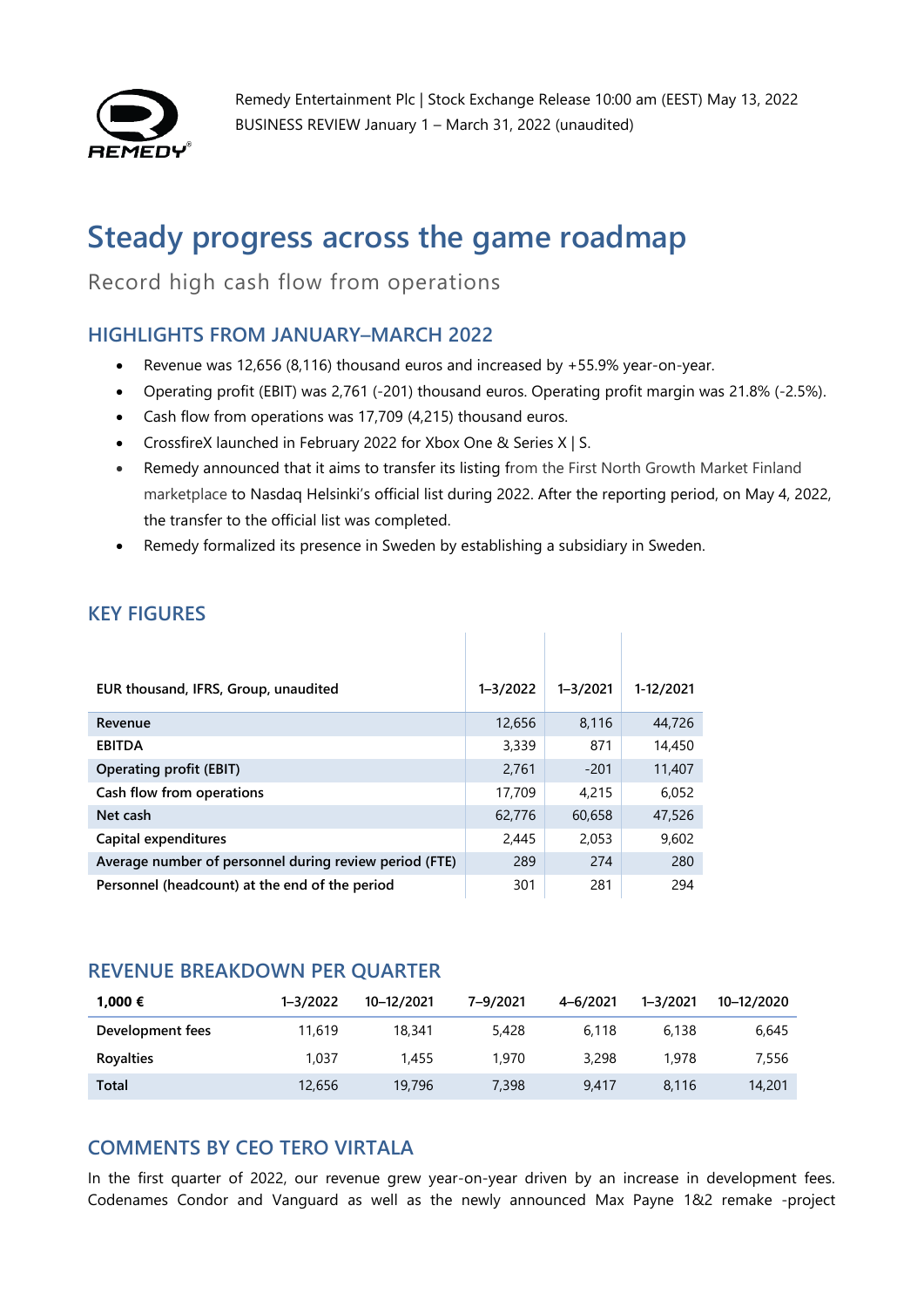contributed positively to our top line growth versus the comparison period. In addition, development fees from Alan Wake 2 grew year-on-year. Game royalties consisted mostly of Control sales, which declined year-on-year in line with our expectations. We had no royalty revenue from Alan Wake Remastered during the first quarter as Epic Games Publishing has yet to recoup its development and marketing expenses for the game.

Profitability was at a good level. During the first quarter, we had an increase in external development costs whereas capitalizations remained at a similar level compared to the previous quarter. The game projects are advancing, and we will continue investing in personnel and external development over the upcoming quarters to drive the game projects forward to the next stages of development.

In the first quarter of 2022, the cash flow from operations was exceptionally high. This resulted from the agreement for Vanguard and the development fees from Alan Wake 2. Both of these projects already had a meaningful revenue impact in the last quarter of 2021.

Our partner Smilegate, together with Microsoft, launched CrossfireX on Xbox One and Series X | S in February. A dedicated team at Remedy has continued to support both Crossfire HD and CrossfireX.

Alan Wake 2 is in the full production stage. A lot of work remains, but the game is starting to take a more complete form in many areas. As communicated earlier, Alan Wake 2 will be released in 2023.

Codename Vanguard, a free-to-play co-operative game to be co-published with Tencent, has made good progress since the previous quarter. The project is in the proof-of-concept stage. We have continued to strengthen the team. Vanguard and our other projects have benefitted from our operations in Sweden.

Codename Condor, a spin-off game of Control, continues in the proof-of-concept stage. Codename Heron, a bigger Control game, is in the concept stage and its prototyping continues. Additionally, together with the Northlight-technology team, the focus has been on developing the required technology and tools that will serve a number of Remedy games in the future.

After the reporting period, in the beginning of April, we announced a partnership with Rockstar Games to remake Max Payne and Max Payne 2: The Fall of Max Payne. The public reception to this announcement was overwhelmingly positive. Max Payne clearly has a special place in the hearts of not only Remedians but gamers across the globe. We are very excited to bring the remade game for old and new fans alike.

In February, we announced our aim to transfer from the First North Growth Market Finland marketplace to Nasdaq Helsinki's official list during the year 2022. The transfer was completed on May 4, 2022, as planned. In our view, a listing on the official list will increase Remedy's brand awareness, improve the liquidity of shares, and help us to broaden our shareholder base.

Overall, the year 2022 has started off well for us. We are all focused now on executing the projects in the current games pipeline. As we have stated in our long-term business prospects, we expect to have major game launches between 2023 and 2025 that will broaden the revenue streams over the coming years. Recruitment proceeds well and brings us great new talent. Ensuring that teams have the resources and support needed to reach their full potential is of utmost importance to us. Together with our great partners, we are committed to delivering on a pipeline of promising games lined up for years to come.

# **FUTURE OUTLOOK (UNCHANGED)**

Remedy expects its revenue to grow and operating profit to be on a lower level than in 2021.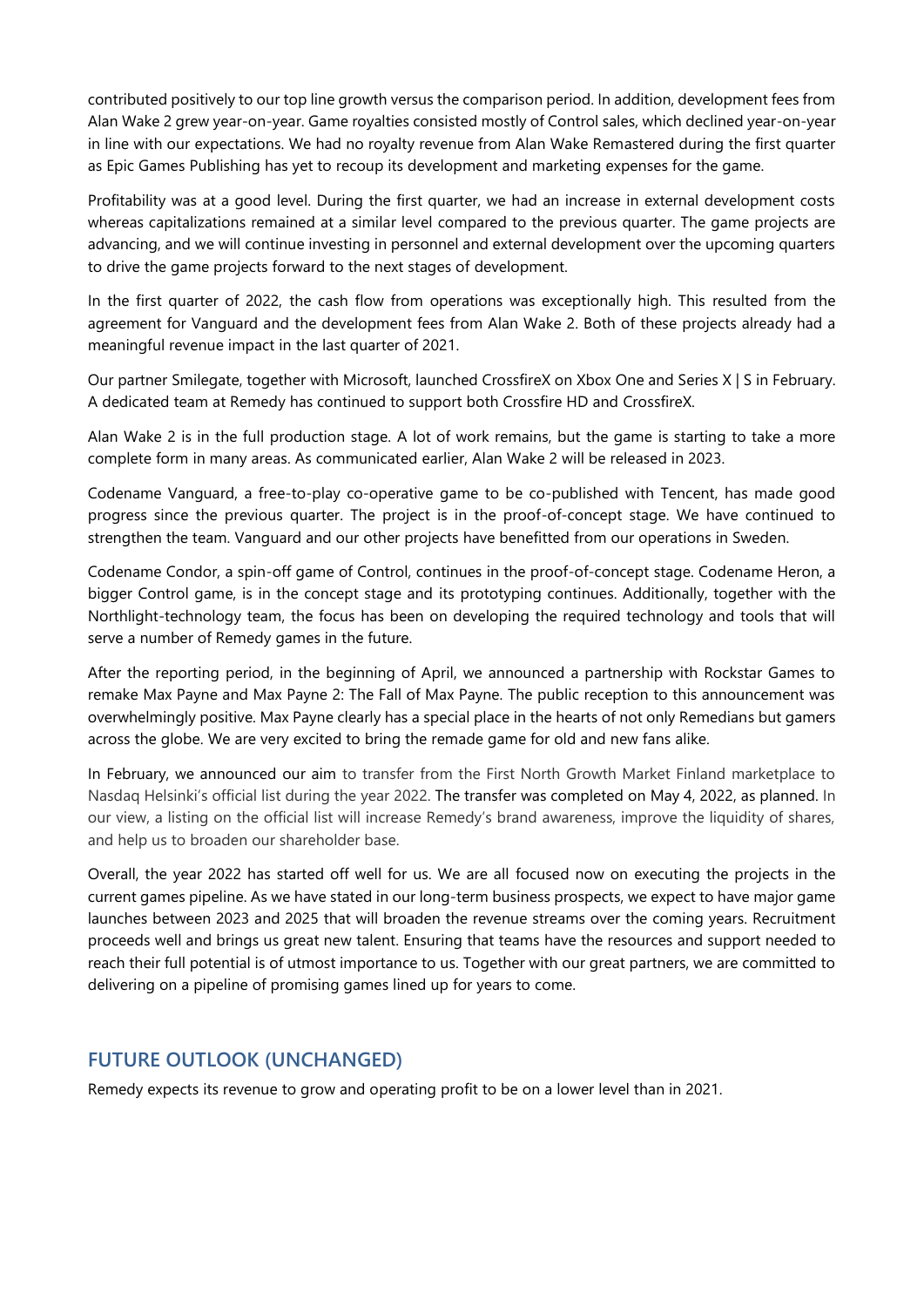### **LONG-TERM BUSINESS PROSPECTS**

We have several games in development, each with a world-class partner and agreed long-term development fees. These development fees form a strong, growing and predictable revenue basis for many years. On top of these revenues, we will build the more unpredictable, but highly scalable revenue streams, game royalties.

Individual game royalties depend on many variables, which are not all in our control. Therefore, our assumptions about game royalties are conservative by default. At the same time, even though not assumed as the base case, each high-quality game that stands out in the market, has the potential to succeed in a bigger way, which would drive significant revenue and operating profit growth. Step by step, our games are transforming into longer-lasting experiences that typically continue to sell for many years. This also applies to the three games we launched at the end of 2021 and in early 2022 with our partners.

In relation to our long-term games roadmap, we now have four game projects in development and will have major game launches between 2023 and 2025. The timing of individual game launches and new game development agreements may cause variation between quarters and years. With several games out in the market accruing royalties, and several new ones in development, this variation too is expected to decrease in the coming years.

#### **EVENTS AFTER THE END OF THE REPORTING PERIOD**

On April 6, 2022, Remedy signed an agreement with Rockstar Games for a new Max Payne 1&2 remake project.

On April 27, 2022, Remedy announced that it had filed a listing application with Nasdaq Helsinki for listing its shares on Nasdaq Helsinki's official list. On May 3, 2022, Remedy announced that its listing application had been approved. Trading on Nasdaq Helsinki's official list commenced on May 4, 2022. In connection with the list transition process, Remedy has adopted International Financial Reporting Standards (IFRS).

The Annual General Meeting was held on April 13, 2022. The Annual General Meeting decided on a dividend of EUR 0.17 per share, i.e. EUR 2,261,459.00 in the aggregate, to be paid from the financial period that ended on December 31, 2022. Markus Mäki, Christian Fredrikson, Jussi Laakkonen and Henri Österlund will continue as members of the Board of Directors. Kaisa Salakka and Sonja Ängeslevä were elected as new Board members.

#### **WEBCAST AND CONFERENCE CALL**

Remedy will host a webcast and conference call in English on its Q1 2022 financial results, including a Q&A session for investors, analysts and media on May 13, 2022, at 2:00 pm (EEST). Remedy's business review will be presented by CEO Tero Virtala and CFO Terhi Kauppi.

After its publication the Q1 2022 business review will be available on Remedy's Investor Relations website: <https://investors.remedygames.com/announcements-and-releases/>

#### Webcast details

Register for the webcast in advance:

[https://remedy.zoom.us/webinar/register/WN\\_RpGfP53DTNiBZLImt3QmwQ](https://remedy.zoom.us/webinar/register/WN_RpGfP53DTNiBZLImt3QmwQ)

After registration, you will receive a confirmation email with instructions for joining the webcast.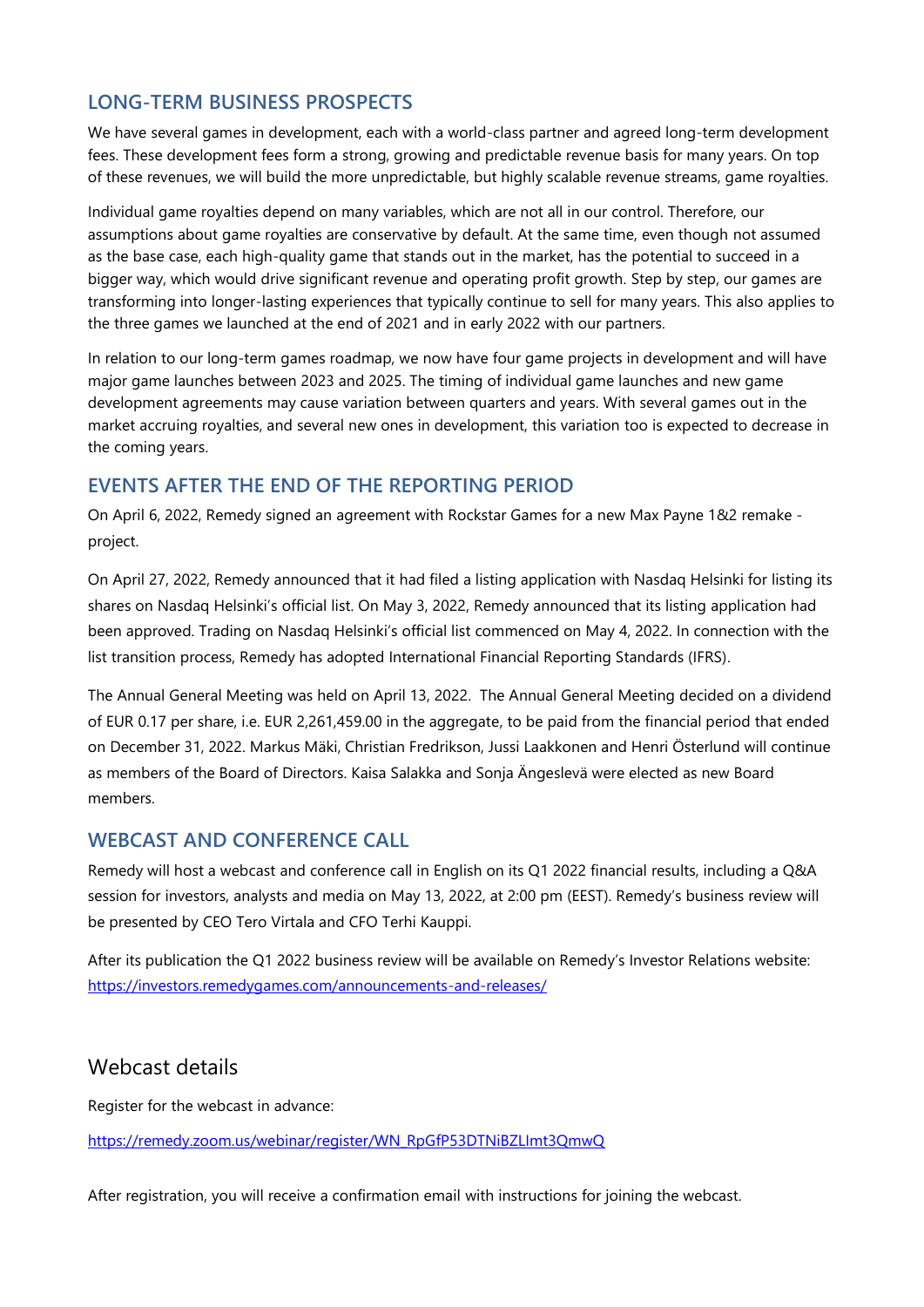# Conference call details

Dial in by calling your local phone number a few minutes before the briefing begins. International numbers available at:<https://remedy.zoom.us/u/kcxdA3dBFC>

Finland: +358 9 7252 2471

Sweden: +46 850 539 728

United Kingdom: +44 330 088 5830

United States: +1 646 558 8656

Webinar ID: 845 4251 2180

Passcode: 338475

A recording of the webcast will be available after the briefing at <https://investors.remedygames.com/presentations/>

# **CALCULATION FORMULAS USED FOR THE INDICATORS**

**EBITDA**: Operating profit (EBIT) added by depreciation and amortization **Operating profit (EBIT)**: Profit (loss) before taxes and financial items **Net cash**: Cash in hand and at bank subtracted by interest-bearing liabilities **Capital expenditures**: Change in tangible and intangible assets added by depreciation of these assets

#### **MORE INFORMATION**

Veli-Pekka Puolakanaho, Corporate Development Director Phone: +358 50 430 0936 Email: [veli-pekka.puolakanaho@remedygames.com](mailto:veli-pekka.puolakanaho@remedygames.com)

#### **REMEDY IN BRIEF**

Remedy Entertainment Plc is a globally successful video game company known for story-driven and visually stunning console and PC games such as Control, Alan Wake and Max Payne. Remedy also develops its own Northlight game engine and game development tools. Founded in 1995 and based in Finland, the company employs over 320 game industry professionals from 32 different countries. [www.remedygames.com](http://www.remedygames.com/)

# **DISTRIBUTION**

Nasdaq Helsinki Ltd Key media [www.remedygames.com](http://www.remedygames.com/)